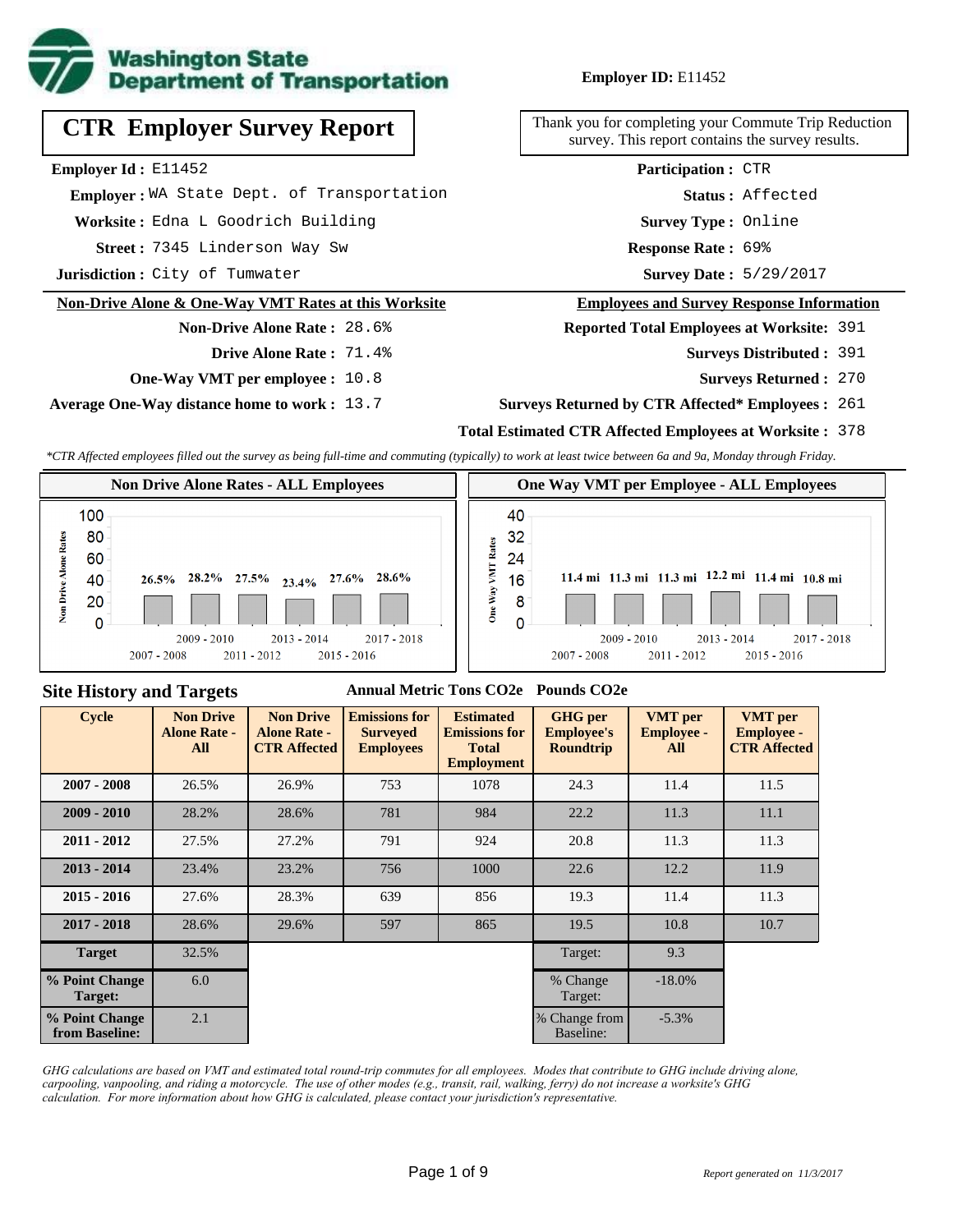# **Washington State<br>Department of Transportation**

## **Commute Trips By Mode - All Employees**

**Q.4: Last week, what type of transportation did you use each day to commute TO your usual work location? (Mode used for the longest distance.)**



| <b>Mode</b>                              | <b>Trips During</b><br><b>This Survey</b> | % of Trips<br><b>During This</b><br><b>Survey</b> | % of Trips<br><b>During</b><br><b>Previous</b><br><b>Survey</b> | <b>Employees Who Used</b><br><b>This Mode at Least</b><br><b>Once During This</b><br><b>Survey</b> | % of Employees Who<br><b>Used This Mode at</b><br><b>Survey</b> | % of Employees Who Used<br><b>This Mode at Least Once</b><br><b>Least Once During This During Previous Survey</b> |
|------------------------------------------|-------------------------------------------|---------------------------------------------------|-----------------------------------------------------------------|----------------------------------------------------------------------------------------------------|-----------------------------------------------------------------|-------------------------------------------------------------------------------------------------------------------|
| Drive Alone *                            | 888                                       | 71.4%                                             | 72.4%                                                           | 221                                                                                                | 81.9%                                                           | 82.7%                                                                                                             |
| Carpool*                                 | 176                                       | 14.1%                                             | 13.4%                                                           | 49                                                                                                 | 18.1%                                                           | 16.3%                                                                                                             |
| <b>Vanpool</b>                           | 15                                        | 1.2%                                              | 0.8%                                                            | 5                                                                                                  | 1.9%                                                            | 1.0%                                                                                                              |
| <b>Bus</b>                               | 16                                        | 1.3%                                              | 0.3%                                                            | 6                                                                                                  | 2.2%                                                            | 1.0%                                                                                                              |
| Rail                                     | $\Omega$                                  | $0.0\%$                                           | $0.0\%$                                                         | $\overline{0}$                                                                                     | $0.0\%$                                                         | $0.0\%$                                                                                                           |
| <b>Bike</b>                              | 35                                        | 2.8%                                              | 4.5%                                                            | 11                                                                                                 | 4.1%                                                            | 6.4%                                                                                                              |
| <b>Walk</b>                              | 3                                         | 0.2%                                              | 0.8%                                                            | 2                                                                                                  | 0.7%                                                            | 1.4%                                                                                                              |
| <b>Telework</b>                          | 46                                        | 3.7%                                              | 1.9%                                                            | 34                                                                                                 | 12.6%                                                           | 7.5%                                                                                                              |
| <b>CWW</b>                               | 56                                        | 4.5%                                              | 5.2%                                                            | 56                                                                                                 | 20.7%                                                           | 21.0%                                                                                                             |
| <b>Boarded Ferry with</b><br>Car/Van/Bus | $\Omega$                                  | 0.0%                                              | 0.0%                                                            | $\boldsymbol{0}$                                                                                   | 0.0%                                                            | 0.0%                                                                                                              |
| <b>Used Ferry As Walk</b><br>On          | $\Omega$                                  | 0.0%                                              | $0.0\%$                                                         | $\boldsymbol{0}$                                                                                   | 0.0%                                                            | 0.0%                                                                                                              |
| <b>Other</b>                             | 9                                         | 0.7%                                              | 0.6%                                                            | 3                                                                                                  | 1.1%                                                            | 1.7%                                                                                                              |

*\* Motorcycle-1 is now included in Drive Alone and Motorcycle-2 is included in Carpool. Information about these trips is still available by request.*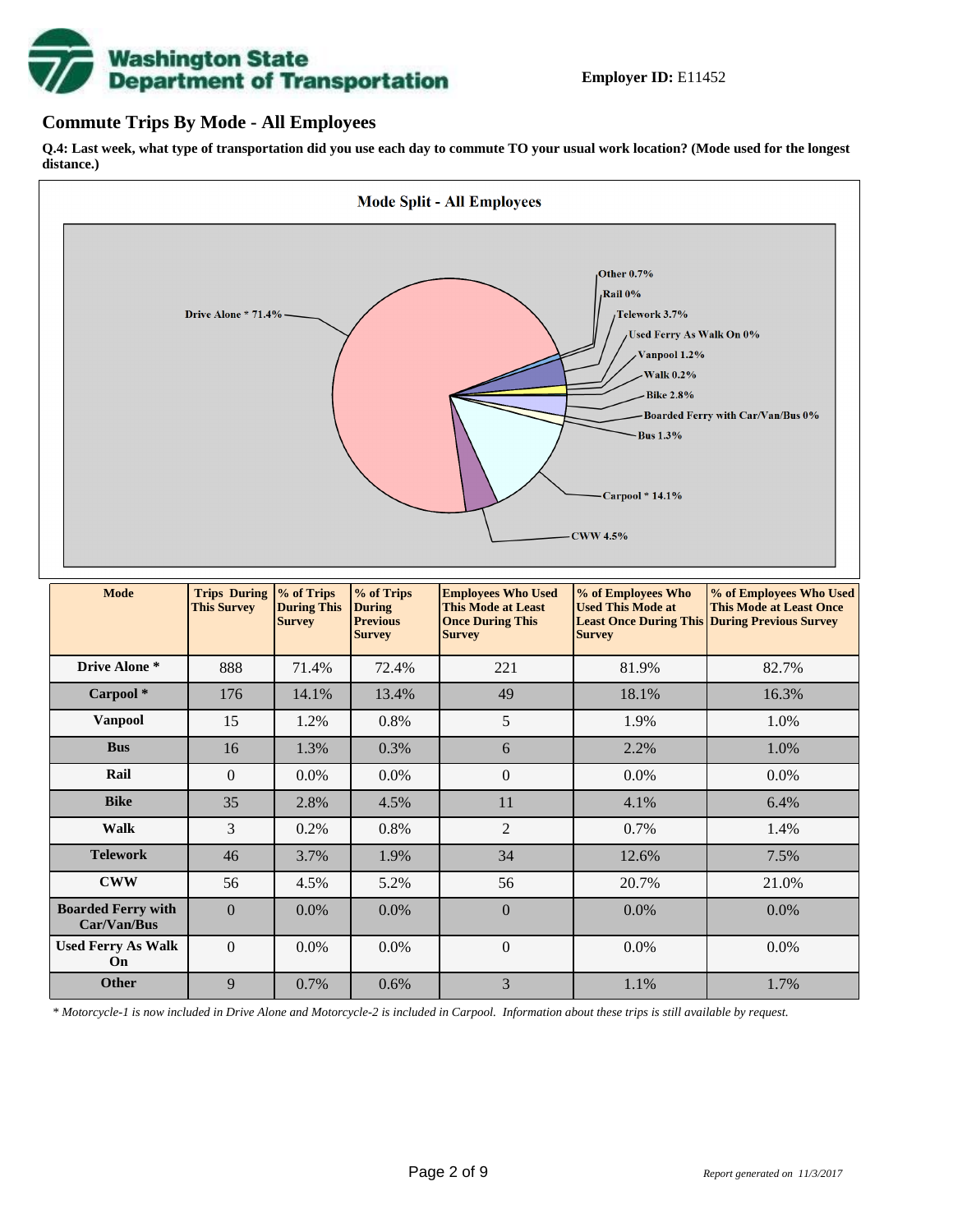

## **Commute Trips By Mode - Affected Employees**

**Used Ferry As Walk On**

**Q.4: Last week, what type of transportation did you use each day to commute TO your usual work location? (Mode used for the longest distance.)**



*\* Motorcycle-1 is now included in Drive Alone and Motorcycle-2 is included in Carpool. Information about these trips is still available by request.*

**Other** 9 0.7% 0.4% 3 1.1% 1.1% 1.1%

 $0 \t 0.0\% \t 0.0\% \t 0.0\% \t 0.0\% \t 0.00\%$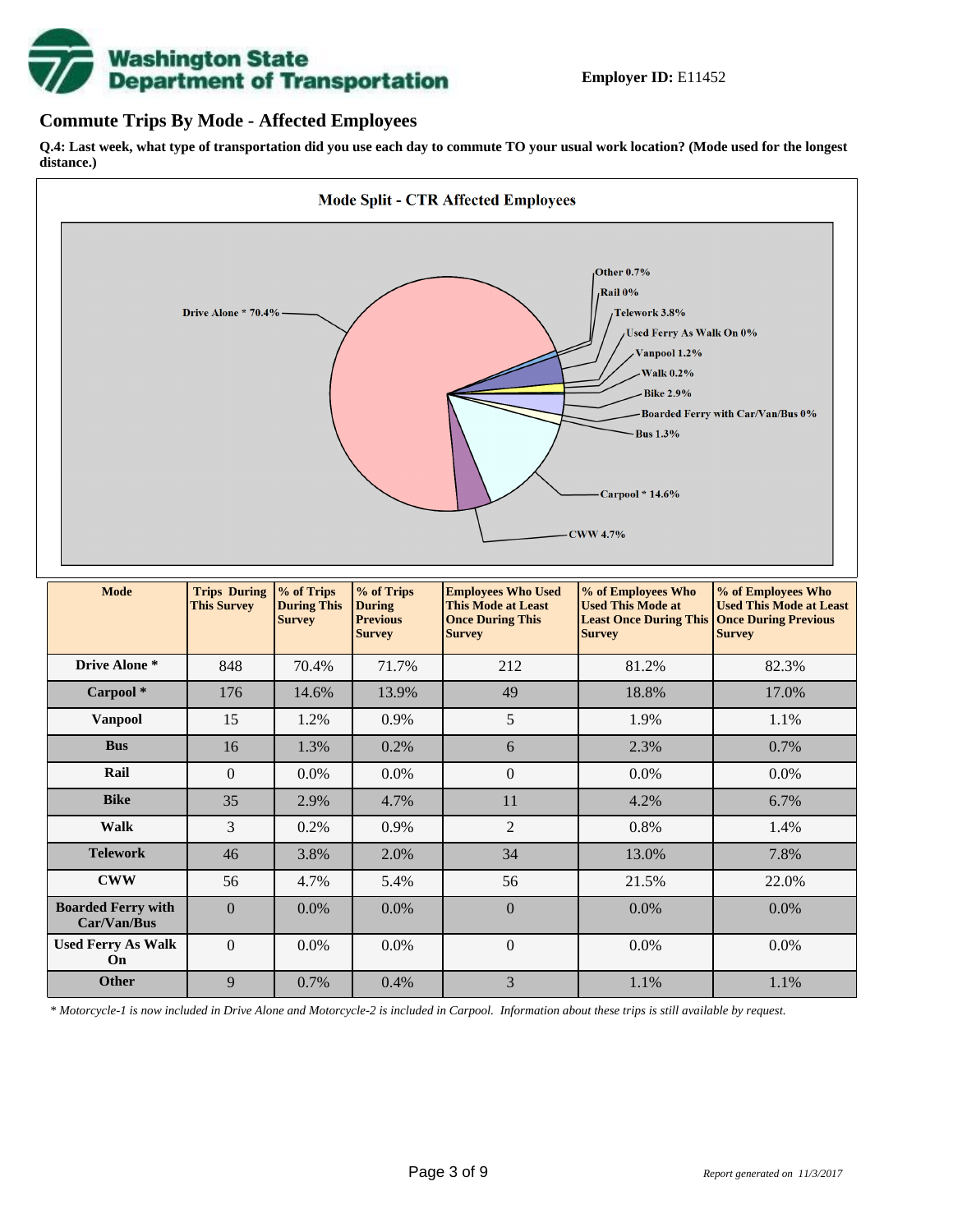

## **Alternative Modes - Number of Employees Who Used a Non-Drive Alone Mode:**

| <b>Non-Drive Alone</b><br><b>Number Of Days</b> | Exactly this $#$ of<br><b>Employees</b> | Exactly this % of<br><b>Employees</b> | At least # of<br><b>Employees</b> | At least % of<br>employees |
|-------------------------------------------------|-----------------------------------------|---------------------------------------|-----------------------------------|----------------------------|
| 0 Day                                           | 145                                     | 54%                                   | 270                               | 100%                       |
| 1 Days                                          | 46                                      | 17%                                   | 125                               | 46%                        |
| 2 Days                                          | 14                                      | 5%                                    | 79                                | 29%                        |
| 3 Days                                          | 13                                      | 5%                                    | 65                                | 24%                        |
| 4 Days                                          | 20                                      | 7%                                    | 52                                | 19%                        |
| 5 Days                                          | 30                                      | 11%                                   | 32                                | 12%                        |
| <b>6 or More Days</b>                           | $\overline{2}$                          | 1%                                    | 2                                 | 1%                         |

## **Count by Occupancy of Carpools and Vanpools**

**Q.4 If you used a carpool or vanpool as part of your commute, how many people (age 16 or older) are usually in the vehicle?**

| <b>Ridesharing Occupancy</b> | <b>Mode</b> | <b>Response Count</b> |
|------------------------------|-------------|-----------------------|
| $2*$                         | Carpool     | 152                   |
| 3                            | Carpool     | 24                    |
| 4                            | Carpool     | $\boldsymbol{0}$      |
| 5                            | Carpool     | $\boldsymbol{0}$      |
| >5                           | Carpool     | $\overline{0}$        |
| $<$ 5                        | Vanpool     | 6                     |
| 5                            | Vanpool     | 9                     |
| 6                            | Vanpool     | $\boldsymbol{0}$      |
| 7                            | Vanpool     | $\boldsymbol{0}$      |
| 8                            | Vanpool     | $\boldsymbol{0}$      |
| 9                            | Vanpool     | $\boldsymbol{0}$      |
| 10                           | Vanpool     | $\overline{0}$        |
| 11                           | Vanpool     | $\overline{0}$        |
| 12                           | Vanpool     | $\boldsymbol{0}$      |
| 13                           | Vanpool     | $\boldsymbol{0}$      |
| 14                           | Vanpool     | $\overline{0}$        |
| >14                          | Vanpool     | $\boldsymbol{0}$      |

\* Motorcycle-2 counted with Carpool-2 for this table.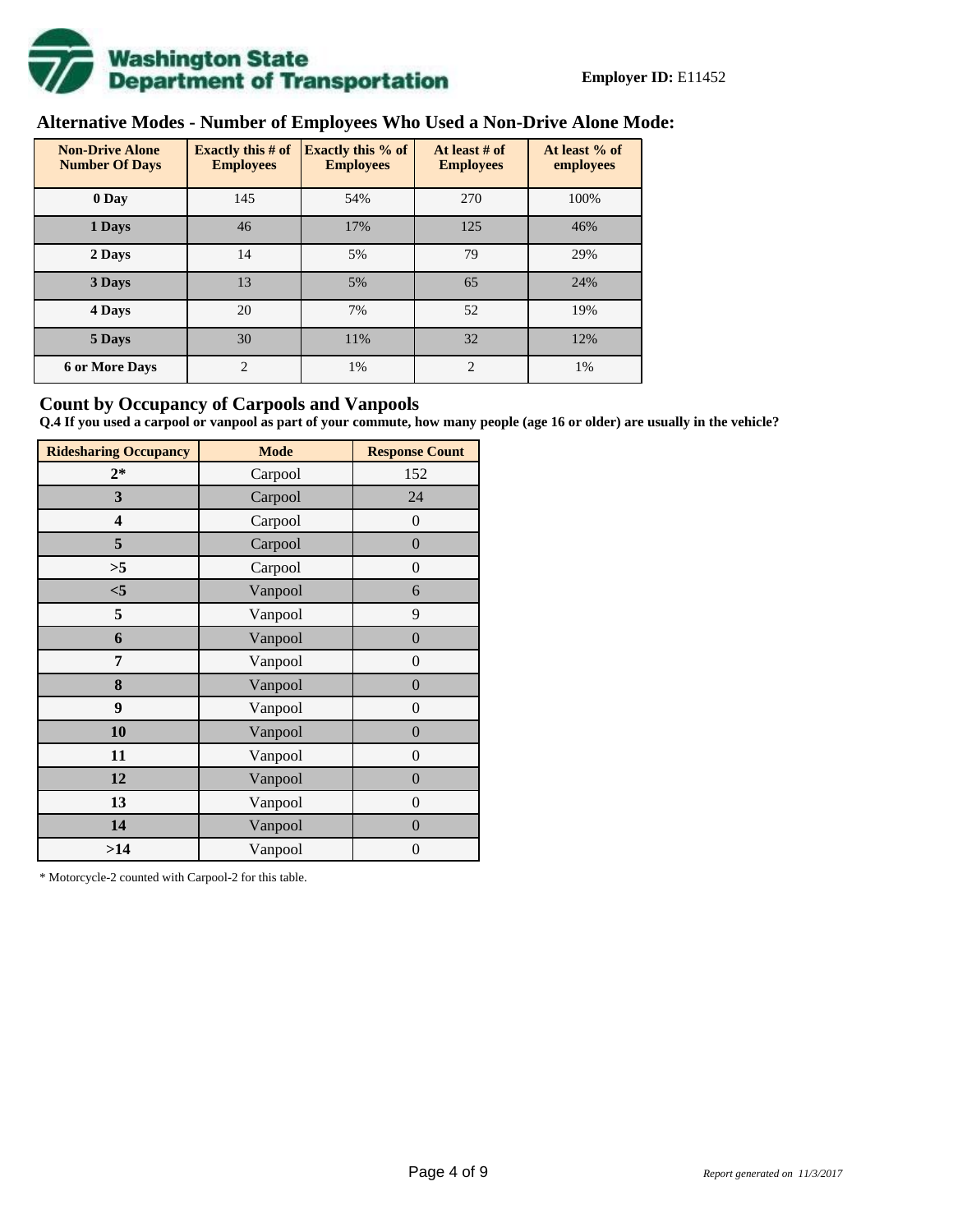

## **Reported Work Schedule - All Employees**

**Q.8 Which of the following best describes your work schedule?**

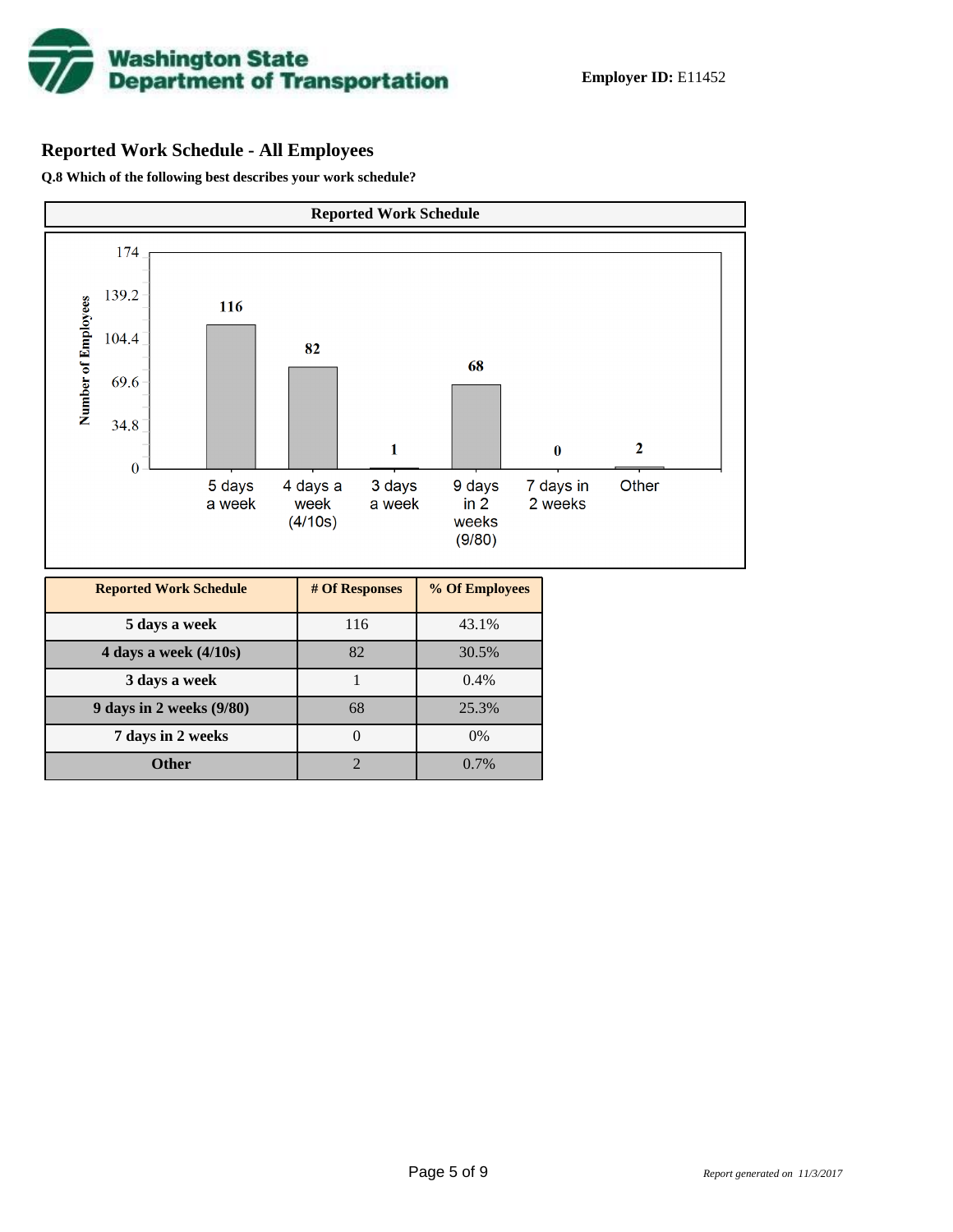

## **Parking and Telework**

**Q.9: On the most recent day that you drove alone to work, did you pay to park? (Mark "yes" if you paid that day, if you prepaid, if you are billed later, or if the cost of parking is deducted from your paycheck.)**



**Q.10: How many days do you typically telework?**

| <b>Telework Frequency</b>           | # of Responses | % of Responses |
|-------------------------------------|----------------|----------------|
| No Answer/Blank                     |                | 0.4%           |
| I don't telework                    | 182            | 67.4%          |
| Occasionally, on an as-needed basis | 44             | 16.3%          |
| $1-2$ days/month                    | 17             | 6.3%           |
| $1 \text{ day/week}$                | 21             | 7.8%           |
| 2 days/week                         | $\overline{4}$ | 1.5%           |
| 3 days/week                         |                | 0.4%           |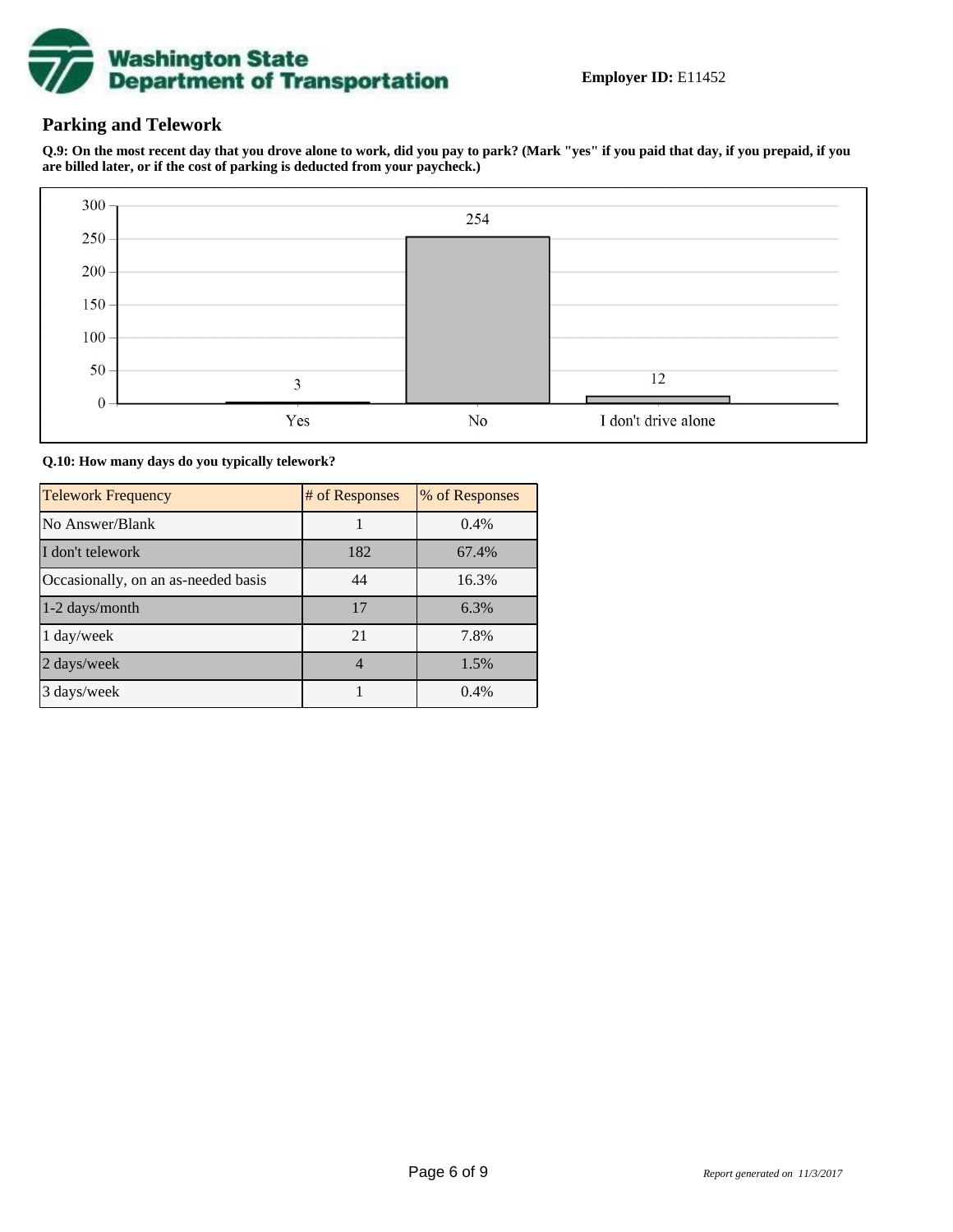

## **Reasons for driving alone to work/not driving alone to work**

**Q11. When you do not drive alone to work, what are the three most important reasons?**

| <b>Question Text</b>                                           | # of Responses | % of Responses |
|----------------------------------------------------------------|----------------|----------------|
| To save money                                                  | 94             | 18.1%          |
| Financial incentives for carpooling, bicycling or walking.     | 85             | 16.4%          |
| Personal health or well-being                                  | 59             | 11.4%          |
| I have the option of teleworking                               | 56             | 10.8%          |
| Other                                                          | 47             | 9.1%           |
| Environmental and community benefits                           | 42             | 8.1%           |
| Cost of parking or lack of parking                             | 32             | 6.2%           |
| Free or subsidized bus, train, vanpool pass or fare benefit    | 26             | 5.0%           |
| Emergency ride home is provided                                | 24             | 4.6%           |
| Preferred/reserved carpool/vanpool parking is provided         | 21             | 4.0%           |
| Driving myself is not an option                                | 20             | 3.9%           |
| I receive a financial incentive for giving up my parking space | 8              | 1.5%           |
| To save time using the HOV lane                                | 5              | 1.0%           |

#### **Q12. When you drive alone to work, what are the three most important reasons?**

| <b>Question Text</b>                                      | # of Responses | % of Responses |
|-----------------------------------------------------------|----------------|----------------|
| I like the convenience of having my car                   | 170            | 26.7%          |
| Riding the bus or train is inconvenient or takes too long | 142            | 22.3%          |
| Family care or similar obligations                        | 111            | 17.4%          |
| Other                                                     | 71             | 11.1%          |
| My commute distance is too short                          | 67             | 10.5%          |
| Bicycling or walking isn't safe                           | 58             | 9.1%           |
| My job requires me to use my car for work                 | 11             | 1.7%           |
| I need more information on alternative modes              | 7              | 1.1%           |
| There isn't any secure or covered bicycle parking         | $\theta$       | $0.0\%$        |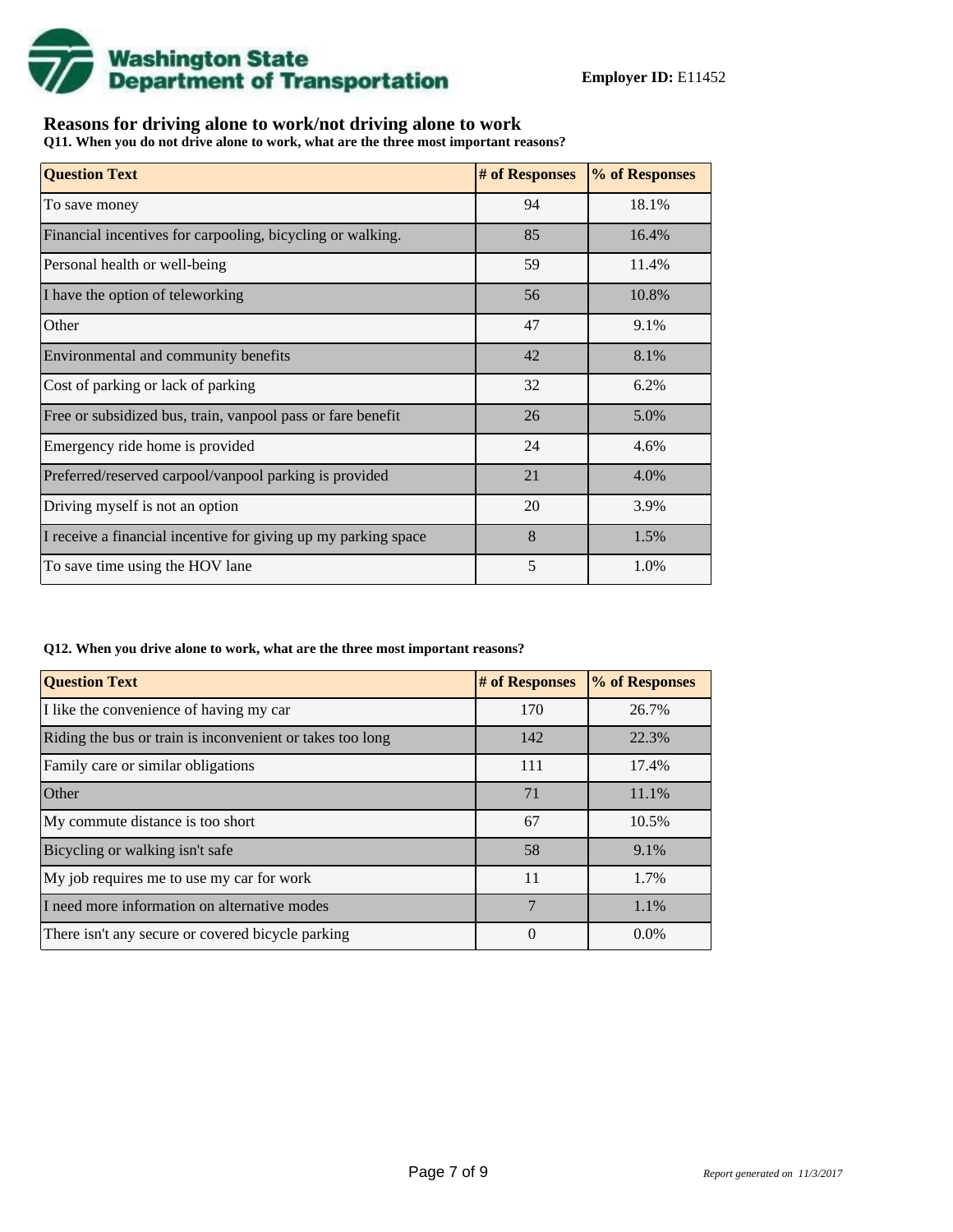

## **Commute Mode By ZipCode for All Employees**

**Q6. What is your home zip code?**

|               |                        |                            | <b>Weekly Count of Trips By Mode</b> |                  |                  |                  |                  |                  |                  |                  |                  |                  |                     |                  |                  |
|---------------|------------------------|----------------------------|--------------------------------------|------------------|------------------|------------------|------------------|------------------|------------------|------------------|------------------|------------------|---------------------|------------------|------------------|
| Home Zip code | <b>Total Employees</b> | <b>Employee Percentage</b> | <b>Drive Alone</b>                   | Carpool          | <b>Vanpool</b>   | Motorcycle       | Bus              | Train            | <b>Bike</b>      | <b>Walk</b>      | Telework         | <b>CWW</b>       | Ferry (Car/Van/Bus) | Ferry (walk-on)  | <b>Other</b>     |
| 98501         | 56                     | 20.74%                     | 187                                  | 35               | $\boldsymbol{0}$ | $\overline{2}$   | $\boldsymbol{0}$ | $\boldsymbol{0}$ | 8                | $\overline{3}$   | 6                | $8\,$            | $\mathbf{0}$        | $\boldsymbol{0}$ | $\overline{4}$   |
| 98512         | 44                     | 16.30%                     | 149                                  | 28               | $\boldsymbol{0}$ | $\boldsymbol{0}$ | $\overline{4}$   | $\boldsymbol{0}$ | 11               | $\boldsymbol{0}$ | $\overline{4}$   | 11               | $\boldsymbol{0}$    | $\boldsymbol{0}$ | $\boldsymbol{0}$ |
| 98502         | 28                     | 10.37%                     | 99                                   | 9                | $\boldsymbol{0}$ | $\mathbf{1}$     | $\boldsymbol{0}$ | $\boldsymbol{0}$ | 5                | $\boldsymbol{0}$ | 10               | 5                | $\boldsymbol{0}$    | $\boldsymbol{0}$ | $\overline{4}$   |
| 98503         | 20                     | 7.41%                      | 52                                   | 27               | $\boldsymbol{0}$ | $\boldsymbol{0}$ | $\boldsymbol{0}$ | $\boldsymbol{0}$ | $\overline{4}$   | $\boldsymbol{0}$ | $\mathbf{1}$     | 3                | $\boldsymbol{0}$    | $\boldsymbol{0}$ | $\boldsymbol{0}$ |
| 98513         | 15                     | 5.56%                      | 46                                   | 11               | $\boldsymbol{0}$ | $\boldsymbol{0}$ | 3                | $\boldsymbol{0}$ | $\boldsymbol{0}$ | $\boldsymbol{0}$ | 3                | $\overline{4}$   | $\boldsymbol{0}$    | $\boldsymbol{0}$ | $\boldsymbol{0}$ |
| 98506         | 14                     | 5.19%                      | 40                                   | $\boldsymbol{7}$ | $\boldsymbol{0}$ | $\boldsymbol{0}$ | 5                | $\boldsymbol{0}$ | $\overline{4}$   | $\boldsymbol{0}$ | $\boldsymbol{0}$ | 5                | $\boldsymbol{0}$    | $\boldsymbol{0}$ | $\boldsymbol{0}$ |
| 98516         | 10                     | 3.70%                      | 38                                   | 5                | $\boldsymbol{0}$ | $\boldsymbol{0}$ | $\boldsymbol{0}$ | $\boldsymbol{0}$ | $\boldsymbol{0}$ | $\boldsymbol{0}$ | 3                | $\mathfrak{Z}$   | $\boldsymbol{0}$    | $\boldsymbol{0}$ | $\boldsymbol{0}$ |
| 98579         | 10                     | 3.70%                      | 34                                   | 12               | $\boldsymbol{0}$ | $\boldsymbol{0}$ | $\boldsymbol{0}$ | $\boldsymbol{0}$ | $\overline{0}$   | $\boldsymbol{0}$ | $\mathbf{1}$     | $\mathbf{1}$     | $\boldsymbol{0}$    | $\boldsymbol{0}$ | $\boldsymbol{0}$ |
| 98584         | 10                     | 3.70%                      | 30                                   | $\,8\,$          | $\mathbf{1}$     | $\boldsymbol{0}$ | $\boldsymbol{0}$ | $\boldsymbol{0}$ | $\boldsymbol{0}$ | $\boldsymbol{0}$ | $\overline{4}$   | $\sqrt{2}$       | $\boldsymbol{0}$    | $\boldsymbol{0}$ | $\boldsymbol{0}$ |
| 98597         | $\overline{7}$         | 2.59%                      | 29                                   | $\boldsymbol{0}$ | $\boldsymbol{0}$ | $\overline{2}$   | $\boldsymbol{0}$ | $\boldsymbol{0}$ | $\overline{0}$   | $\boldsymbol{0}$ | $\boldsymbol{0}$ | $\mathbf{1}$     | $\boldsymbol{0}$    | $\boldsymbol{0}$ | $\boldsymbol{0}$ |
| 98531         | 5                      | 1.85%                      | 12                                   | $\overline{4}$   | $\boldsymbol{0}$ | $\overline{4}$   | $\boldsymbol{0}$ | $\boldsymbol{0}$ | $\boldsymbol{0}$ | $\boldsymbol{0}$ | $\mathbf{1}$     | $\mathfrak{Z}$   | $\boldsymbol{0}$    | $\boldsymbol{0}$ | $\boldsymbol{0}$ |
| 98532         | 5                      | 1.85%                      | 18                                   | $\overline{4}$   | $\boldsymbol{0}$ | $\boldsymbol{0}$ | $\boldsymbol{0}$ | $\boldsymbol{0}$ | $\overline{0}$   | $\boldsymbol{0}$ | $\boldsymbol{0}$ | $\overline{2}$   | $\boldsymbol{0}$    | $\boldsymbol{0}$ | $\boldsymbol{0}$ |
| 98327         | $\overline{4}$         | 1.48%                      | 17                                   | $\boldsymbol{0}$ | $\boldsymbol{0}$ | $\boldsymbol{0}$ | $\boldsymbol{0}$ | $\boldsymbol{0}$ | $\boldsymbol{0}$ | $\boldsymbol{0}$ | $\boldsymbol{0}$ | $\boldsymbol{0}$ | $\boldsymbol{0}$    | $\boldsymbol{0}$ | $\boldsymbol{0}$ |
| 98589         | $\overline{4}$         | 1.48%                      | 20                                   | $\boldsymbol{0}$ | $\boldsymbol{0}$ | $\boldsymbol{0}$ | $\boldsymbol{0}$ | $\boldsymbol{0}$ | $\overline{0}$   | $\boldsymbol{0}$ | $\boldsymbol{0}$ | $\boldsymbol{0}$ | $\boldsymbol{0}$    | $\boldsymbol{0}$ | $\boldsymbol{0}$ |
| 98557         | 3                      | 1.11%                      | 5                                    | 10               | $\boldsymbol{0}$ | $\boldsymbol{0}$ | $\boldsymbol{0}$ | $\boldsymbol{0}$ | $\boldsymbol{0}$ | $\boldsymbol{0}$ | $\boldsymbol{0}$ | $\boldsymbol{0}$ | $\boldsymbol{0}$    | $\boldsymbol{0}$ | $\boldsymbol{0}$ |
| 98387         | $\overline{2}$         | 0.74%                      | $\boldsymbol{7}$                     | $\boldsymbol{0}$ | $\boldsymbol{0}$ | $\boldsymbol{0}$ | $\boldsymbol{0}$ | $\boldsymbol{0}$ | $\mathbf{0}$     | $\boldsymbol{0}$ | $\overline{2}$   | $\boldsymbol{0}$ | $\boldsymbol{0}$    | $\boldsymbol{0}$ | $\boldsymbol{0}$ |
| 98406         | $\overline{2}$         | 0.74%                      | 9                                    | $\boldsymbol{0}$ | $\boldsymbol{0}$ | $\boldsymbol{0}$ | $\boldsymbol{0}$ | $\boldsymbol{0}$ | $\boldsymbol{0}$ | $\boldsymbol{0}$ | $\boldsymbol{0}$ | $\mathbf{1}$     | $\boldsymbol{0}$    | $\boldsymbol{0}$ | $\boldsymbol{0}$ |
| 98498         | $\overline{2}$         | 0.74%                      | $\boldsymbol{0}$                     | $8\,$            | $\boldsymbol{0}$ | $\boldsymbol{0}$ | $\boldsymbol{0}$ | $\boldsymbol{0}$ | $\overline{0}$   | $\boldsymbol{0}$ | $\boldsymbol{0}$ | $\,1$            | $\boldsymbol{0}$    | $\boldsymbol{0}$ | $\overline{0}$   |
|               | $\mathbf{1}$           | 0.37%                      | 5                                    | $\boldsymbol{0}$ | $\boldsymbol{0}$ | $\boldsymbol{0}$ | $\boldsymbol{0}$ | $\boldsymbol{0}$ | $\boldsymbol{0}$ | $\boldsymbol{0}$ | $\boldsymbol{0}$ | $\boldsymbol{0}$ | $\boldsymbol{0}$    | $\boldsymbol{0}$ | $\boldsymbol{0}$ |
| 98001         | $\mathbf{1}$           | 0.37%                      | 5                                    | $\boldsymbol{0}$ | $\boldsymbol{0}$ | $\boldsymbol{0}$ | $\boldsymbol{0}$ | $\boldsymbol{0}$ | $\boldsymbol{0}$ | $\boldsymbol{0}$ | $\boldsymbol{0}$ | $\boldsymbol{0}$ | $\boldsymbol{0}$    | $\boldsymbol{0}$ | $\boldsymbol{0}$ |
| 98022         | $\mathbf{1}$           | 0.37%                      | 5                                    | $\boldsymbol{0}$ | $\boldsymbol{0}$ | $\boldsymbol{0}$ | $\boldsymbol{0}$ | $\boldsymbol{0}$ | $\overline{0}$   | $\boldsymbol{0}$ | $\boldsymbol{0}$ | $\boldsymbol{0}$ | $\boldsymbol{0}$    | $\boldsymbol{0}$ | $\boldsymbol{0}$ |
| 98023         | $\mathbf{1}$           | 0.37%                      | $\boldsymbol{0}$                     | $\boldsymbol{0}$ | $\overline{4}$   | $\boldsymbol{0}$ | $\boldsymbol{0}$ | $\boldsymbol{0}$ | $\boldsymbol{0}$ | $\boldsymbol{0}$ | $\boldsymbol{0}$ | $\mathbf{1}$     | $\boldsymbol{0}$    | $\boldsymbol{0}$ | $\boldsymbol{0}$ |
| 98058         | $\mathbf{1}$           | 0.37%                      | $\boldsymbol{0}$                     | $\boldsymbol{0}$ | $\overline{4}$   | $\overline{0}$   | $\boldsymbol{0}$ | $\boldsymbol{0}$ | $\overline{0}$   | $\boldsymbol{0}$ | $\overline{2}$   | $\boldsymbol{0}$ | $\boldsymbol{0}$    | $\boldsymbol{0}$ | $\boldsymbol{0}$ |
| 98074         | $\mathbf{1}$           | 0.37%                      | $\boldsymbol{0}$                     | $\boldsymbol{0}$ | $\boldsymbol{0}$ | $\boldsymbol{0}$ | $\overline{4}$   | $\boldsymbol{0}$ | $\boldsymbol{0}$ | $\boldsymbol{0}$ | $\boldsymbol{0}$ | $\boldsymbol{0}$ | $\boldsymbol{0}$    | $\boldsymbol{0}$ | $\boldsymbol{0}$ |
| 98103         | $\mathbf{1}$           | 0.37%                      | $\overline{4}$                       | $\boldsymbol{0}$ | $\boldsymbol{0}$ | $\boldsymbol{0}$ | $\boldsymbol{0}$ | $\boldsymbol{0}$ | $\overline{0}$   | $\boldsymbol{0}$ | $\mathbf{1}$     | $\boldsymbol{0}$ | $\boldsymbol{0}$    | $\boldsymbol{0}$ | $\boldsymbol{0}$ |
| 98122         | $1\,$                  | 0.37%                      | $\boldsymbol{0}$                     | $\boldsymbol{0}$ | $\boldsymbol{0}$ | $\boldsymbol{0}$ | $\boldsymbol{0}$ | $\boldsymbol{0}$ | $\overline{3}$   | $\boldsymbol{0}$ | $\boldsymbol{0}$ | $\boldsymbol{0}$ | $\boldsymbol{0}$    | $\boldsymbol{0}$ | $\mathbf{1}$     |